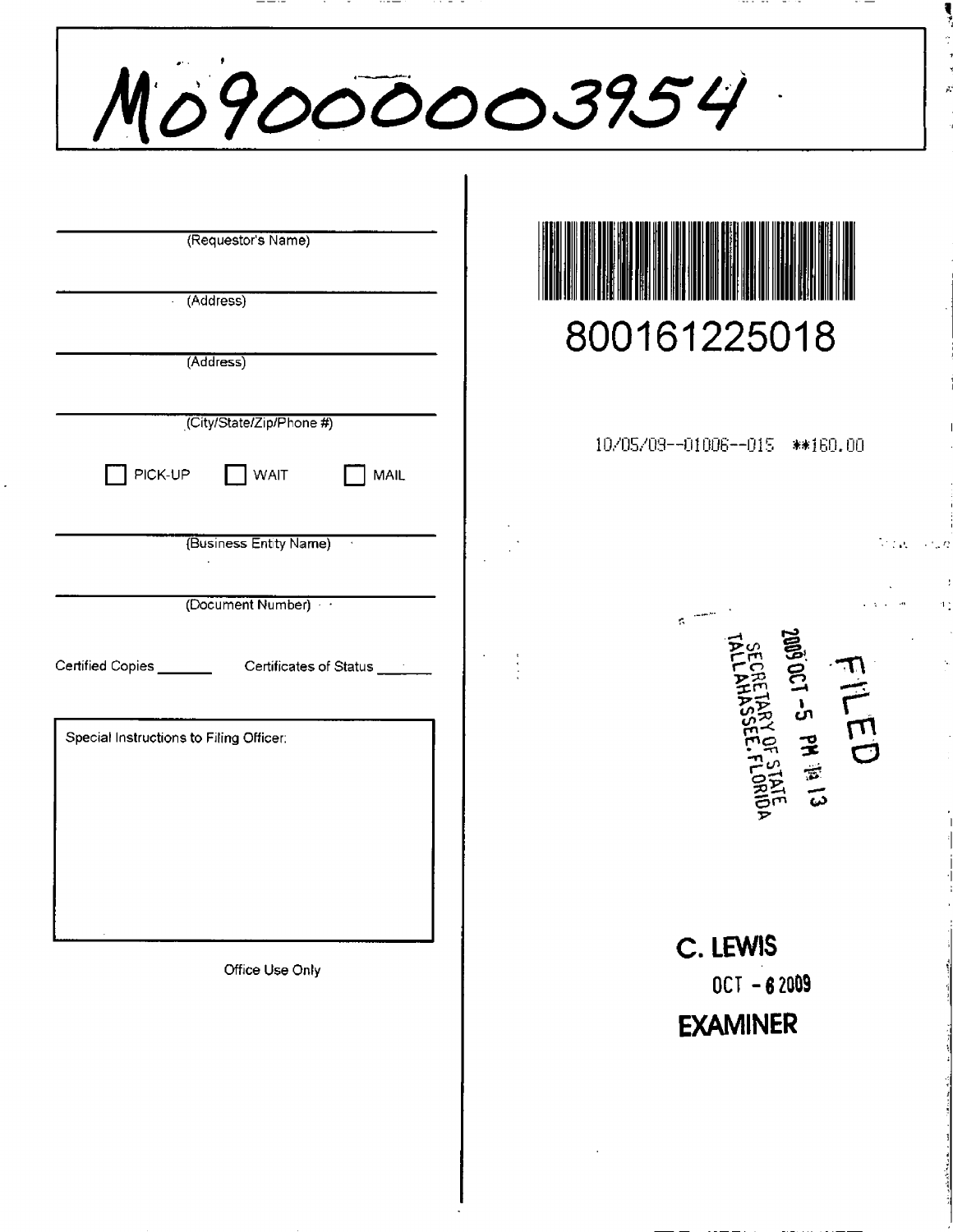## **COVER LETTER**

TO: **Registration Section** Division of Corporations

SUBJECT: Name of Limited Liability

The enclosed "Application by Foreign Limited Liability Company for Authorization to Transact Business in Florida," Certificate of Existence, and check are submitted to register the above referenced foreign limited liability company to transact business in Florida..

Please return all correspondence concerning this matter to the following:



For further information concerning this matter, please call:

2928 enbaum クとし  $at$   $\ell$ Name of Person Area Code & Daytime Telephone Number

**MAILING ADDRESS:** Division of Corporations **Registration Section** P.O. Box 6327 Tallahassee, FL 32314

**STREET ADDRESS:** Division of Corporations **Registration Section** Clifton Building 2661 Executive Center Circle Tallahassee, FL 32301

Enclosed is a check for the following amount:

 $\Box$ S125.00 Filing Fee  $\Box$  S130.00 Filing Fee &  $\frac{1}{2}$ \$155.00 Filing Fee &  $\frac{1}{2}$ \$160.00 Filing Fee, Certificate Certificate of Status Certified Copy of Status & Certified Copy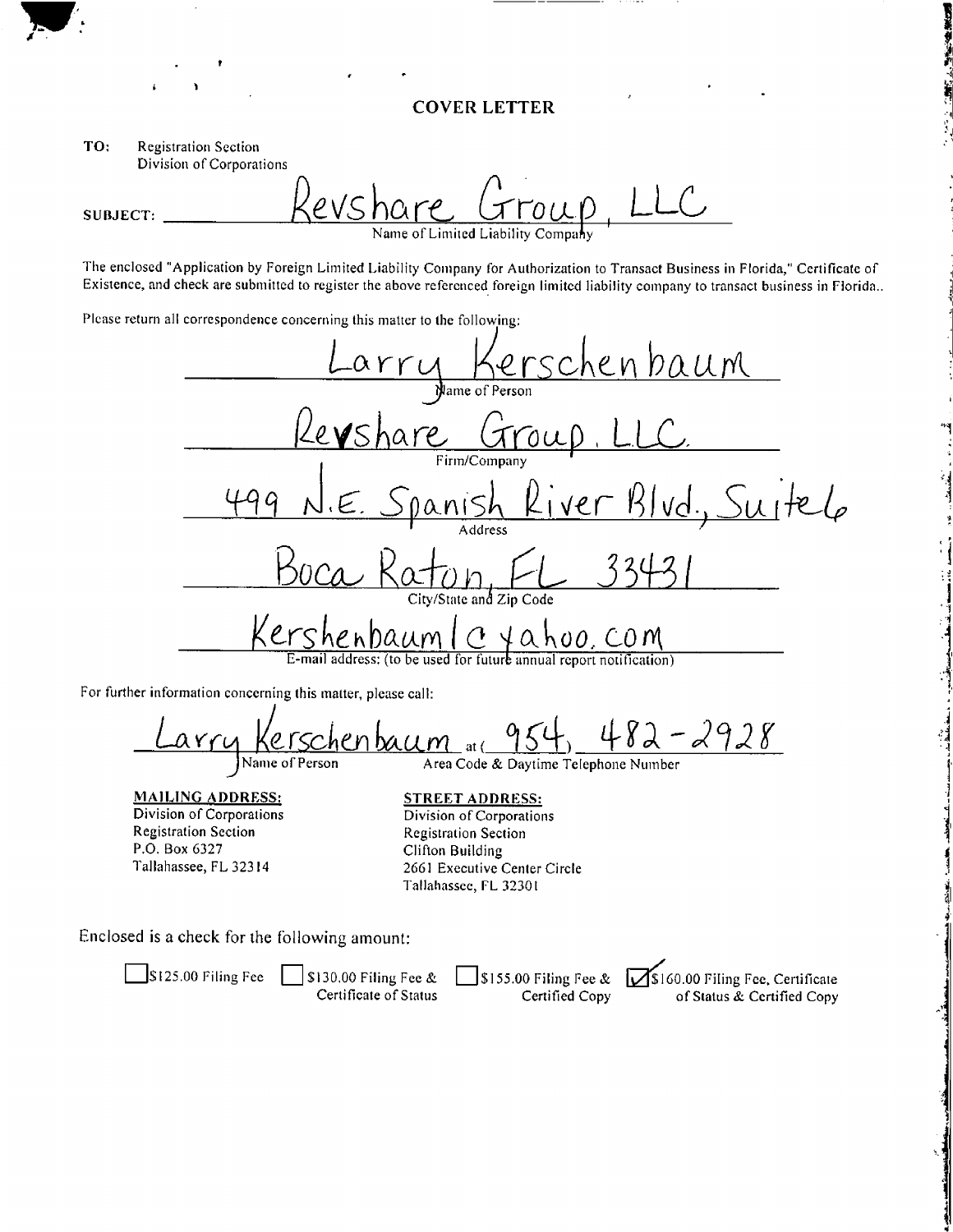## APPLICATION BY FOREIGN LIMITED LIABILITY COMPANY FOR AUTHORIZATION TO TRANSACT BUSINESS IN FLORIDA

IN COMPLIANCE WITH SECTION 608.503, FLORIDA STATUTES, THE FOLLOWING IS SUBMITTED TO REGISTER A FOREIGN LIMITED LIABILITY COMPANY TO TRANSACT BUSINESS IN THE STATE OF FLORIDA:

e**v**share  $xrow0$ (Name of Foreign Limited Liability Company; must include "Limited Liability Company," "L.L.C.," or "LLC.") (If name unavailable, enter alternate name adopted for the purpose of transacting business in Florida and attach a copy of the written consent of the managers or managing members adopting the alternate name. The alternate name must include "Limited Liability Company," "L.L.C," "LLC.")  $\frac{1}{2}$  of  $\frac{1}{2}$ evaga 2. 3. (Jurisdiction under the law of which foreign limited liability company is organized)  $\overline{q}$ 5. 4. limited liability company will cease to *Grganization*) (Duration: exist or "perpetual") 6. (Date first transacted business in Florida, if prior to registration.) (See sections 608.501 & 608.502 F.S. to determine penalty liability)  $u$ <sub>1</sub> te 7. (Street Address of Principal Office) 8. If limited liability company is a manager-managed company, check here 9. The name and usual business addresses of the managing members or managers are as follows: iver Blud

10. Attached is an original certificate of existence, no more than 90 days old, duly authenticated by the official having custody of records in the jurisdiction under the law of which it is organized. (A photocopy is not acceptable. If the certificate is in a foreign language, a translation of the certificate under oath of the translator must be submitted.)

11. Nature of business or purposes to be conducted or promoted in Florida:

ervices SINESS  $\sim$ Signature 6f a member or an authorized representative of a member. (In accordance with section  $608,408(3)$ , F.S., the execution of this document constitutes an affirmation under the penalties of perjury that the facts stated herein are true.) <u>Y Kerschenbaum</u><br>Typed or printed name of signee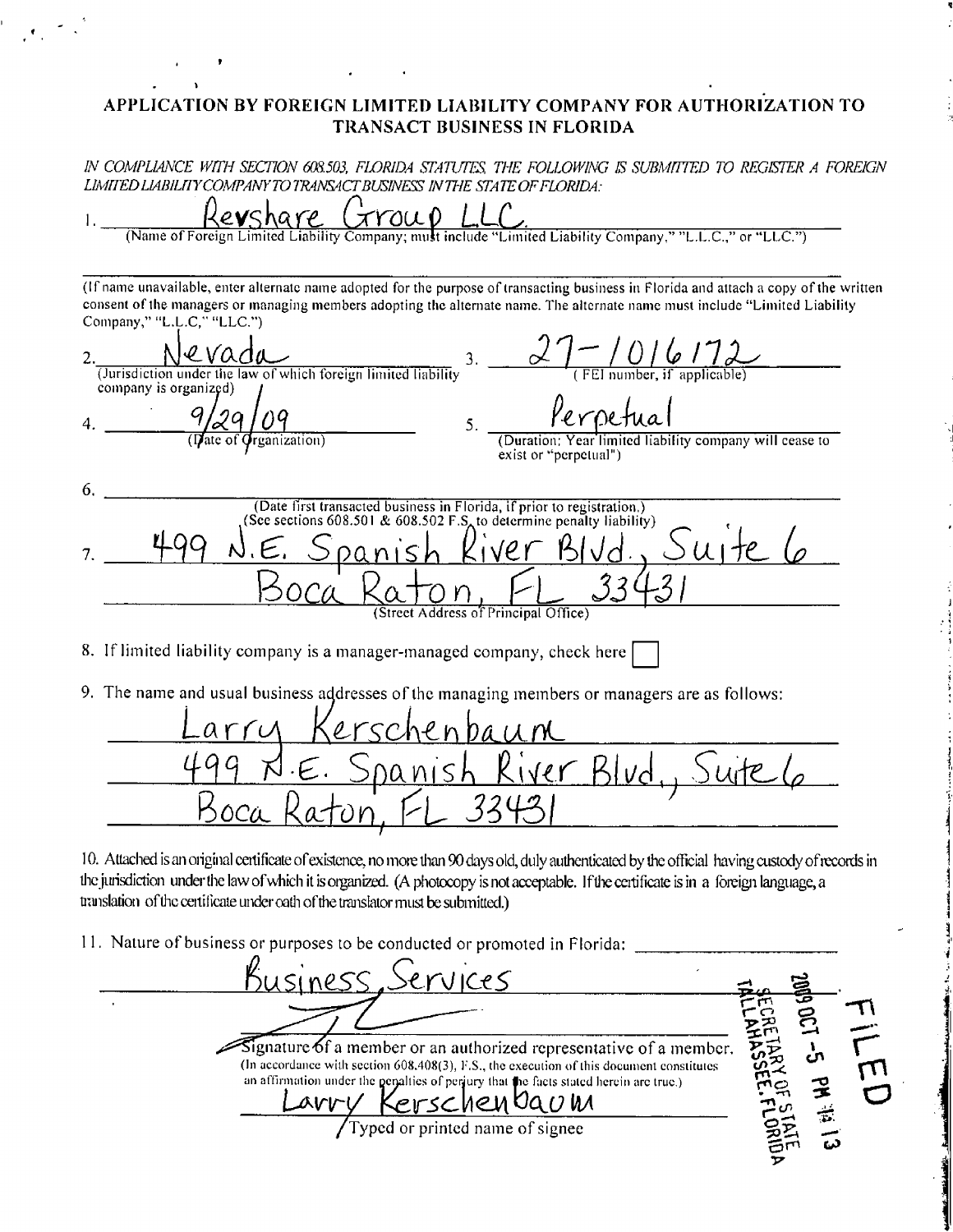## **CERTIFICATE OF DESIGNATION OF** REGISTERED AGENT/REGISTERED OFFICE

PURSUANT TO THE PROVISIONS OF SECTION 608.415 or 608.507, FLORIDA STATUTES, THE UNDERSIGNED LIMITED LIABILITY COMPANY SUBMITS THE FOLLOWING STATEMENT TO DESIGNATE A REGISTERED OFFICE AND REGISTERED AGENT IN THE STATE OF FLORIDA.

1. The name of the Limited Liability Company is:

Revshare  $ATOU$ 

If unavailable, the alternate to be used in the state of Florida is:

2. The name and the Florida street address of the registered agent and office are:

 $N.\epsilon$ . Spanish River Suite6  $BIud.$ ity/State/Zin

Having been named as registered agent and to accept service of process for the above stated limited liability company at the place designated in this certificate, I hereby accept the appointment as registered agent and agree to act in this capacity. I further agree to comply with the provisions of all statutes relating to the proper and complete performance of my duties, and I am familiar with and accept the obligations of mygosition as registered agent as provided for in Chapter 608, Florida Statutes.

\$100.00 Filing Fee for Application

Designation of Registered Agent

**Certificate of Status (optional)** 

Certified Copy (optional)

(Signature)

 $$25.00$ 

 $$30.00$ 

5.00

S